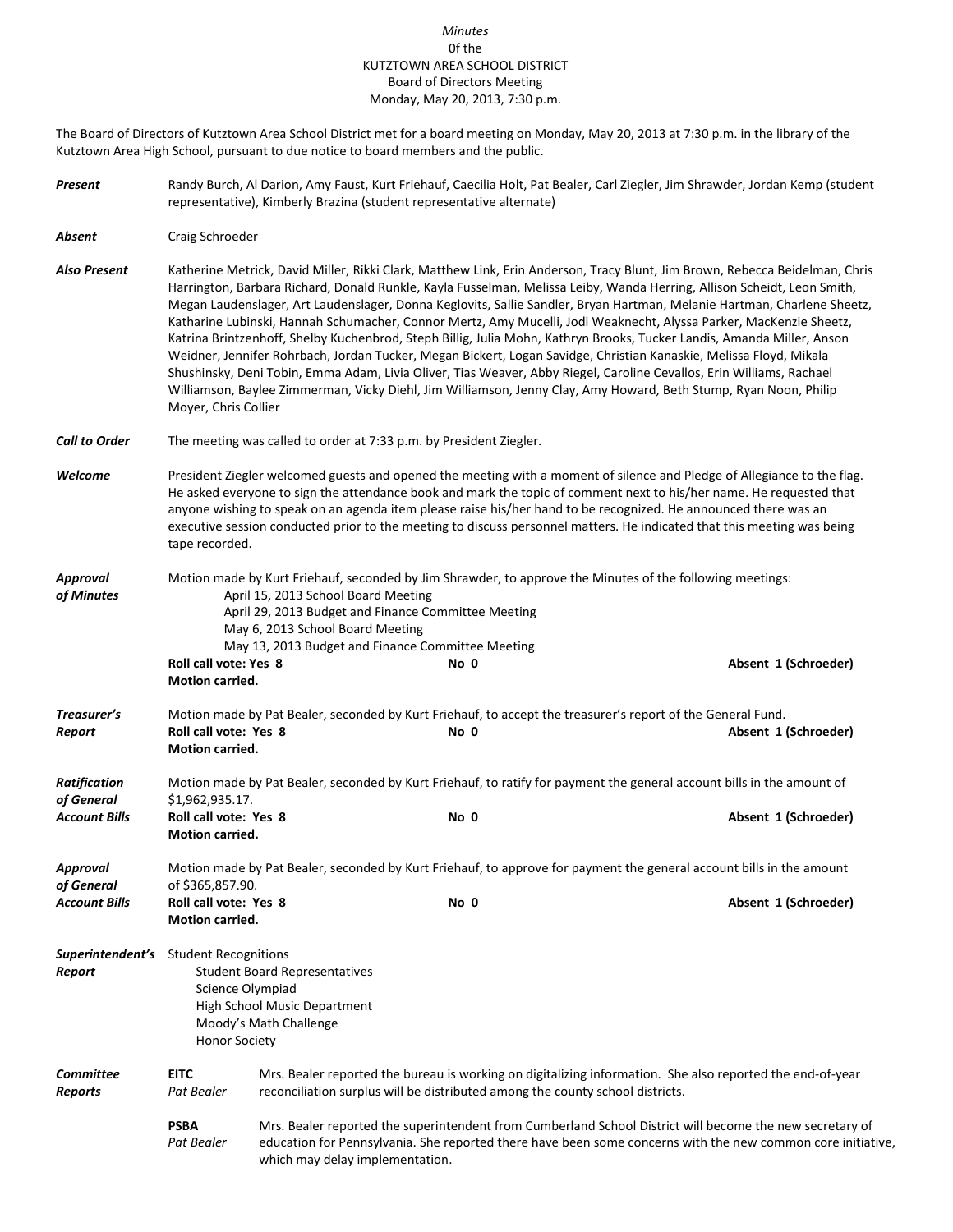## KASD Board of Directors Meeting Minutes May 20, 2013 Page 2 of 4

|           | ECC<br>Amy Faust                                                                                                                                                                                                                                                                                                                                                                                                                                   | Mrs. Faust reported the committee reviewed the fall coaching staff and salaries. She reported the committee<br>discussed repair of the tennis courts, and was presented a fundraiser for nutritional protein shakes.                    |                                                |                    |  |  |  |  |
|-----------|----------------------------------------------------------------------------------------------------------------------------------------------------------------------------------------------------------------------------------------------------------------------------------------------------------------------------------------------------------------------------------------------------------------------------------------------------|-----------------------------------------------------------------------------------------------------------------------------------------------------------------------------------------------------------------------------------------|------------------------------------------------|--------------------|--|--|--|--|
|           | <b>BCIU</b><br>Mr. Ziegler reported the administration interviewed and hired a replacement for Dr. Troxel. He also reported<br>Carl Ziegler<br>the IU is working to maintain programs despite the tardiness and reductions in funding.                                                                                                                                                                                                             |                                                                                                                                                                                                                                         |                                                |                    |  |  |  |  |
|           | <b>BCTC</b><br>Pat Bealer                                                                                                                                                                                                                                                                                                                                                                                                                          | Mrs. Bealer reported carpentry students presented their experience with attending the program. She also<br>reported the CDL project is on track.                                                                                        |                                                |                    |  |  |  |  |
|           | Policy and<br>Curriculum<br>Caecilia Holt                                                                                                                                                                                                                                                                                                                                                                                                          | Mrs. Holt reported the committee continued to review policies, and discuss a job description draft for the<br>proposed curriculum position. She also reported Mr. Link presented the curriculum gap analysis.                           |                                                |                    |  |  |  |  |
|           | <b>Facilities</b><br>Amy Faust                                                                                                                                                                                                                                                                                                                                                                                                                     | Mrs. Faust reported the committee updated the high school project prioritization list, and discussed expanding<br>the AG department, middle school boiler conversion, and refinishing the middle school and high school gym<br>floors.  |                                                |                    |  |  |  |  |
|           | Student<br><b>Achievement</b><br>Al Darion                                                                                                                                                                                                                                                                                                                                                                                                         | No report.                                                                                                                                                                                                                              |                                                |                    |  |  |  |  |
| Personnel | Motion made by Randy Burch, seconded by Kurt Friehauf, to approve the following personnel items:<br>The acceptance, with regret, of the resignation due to retirement of Kathleen M. Daneshyar as a learning support teacher<br>1.<br>at Greenwich-Lenhartsville Elementary School, effective June 5, 2013.<br>The acceptance, with regret, of the resignation due to retirement of Eileen M. Cirulli as a language arts teacher at the high<br>2. |                                                                                                                                                                                                                                         |                                                |                    |  |  |  |  |
|           | school, effective December 2,2013.                                                                                                                                                                                                                                                                                                                                                                                                                 |                                                                                                                                                                                                                                         |                                                |                    |  |  |  |  |
|           | 4.                                                                                                                                                                                                                                                                                                                                                                                                                                                 | The acceptance of the resignation of Taylor R. Hauck as a summer custodial/maintenance employee for 2013.<br>3.<br>The approval of Lucas A. Warning as a summer maintenance/custodial employee for 2013, for a term not to exceed eight |                                                |                    |  |  |  |  |
|           | weeks at eight hours per day, at a rate of \$9.50 per hour.                                                                                                                                                                                                                                                                                                                                                                                        |                                                                                                                                                                                                                                         |                                                |                    |  |  |  |  |
|           | The approval of Chris A. Harner as network administrator for 240 days per school year, effective June 3, 2013, at a salary of<br>5.                                                                                                                                                                                                                                                                                                                |                                                                                                                                                                                                                                         |                                                |                    |  |  |  |  |
|           | \$65,000.<br>6.                                                                                                                                                                                                                                                                                                                                                                                                                                    | The approval of an educational sabbatical for employee #563, commencing on August 20, 2013 through the end of the                                                                                                                       |                                                |                    |  |  |  |  |
|           |                                                                                                                                                                                                                                                                                                                                                                                                                                                    | 2013-2014 school year.                                                                                                                                                                                                                  |                                                |                    |  |  |  |  |
|           | The approval of the following fall coaching staff and stipends for the 2013-2014 school year:<br>7.<br><b>Football</b>                                                                                                                                                                                                                                                                                                                             |                                                                                                                                                                                                                                         |                                                |                    |  |  |  |  |
|           |                                                                                                                                                                                                                                                                                                                                                                                                                                                    | <b>Head Coach</b>                                                                                                                                                                                                                       | Benjamin J. McKnight III                       | \$5,018            |  |  |  |  |
|           |                                                                                                                                                                                                                                                                                                                                                                                                                                                    | <b>Assistant Coaches</b>                                                                                                                                                                                                                | Benjamin J. McKnight IV<br>Keith A. Leamer     | \$2,527<br>\$2,307 |  |  |  |  |
|           |                                                                                                                                                                                                                                                                                                                                                                                                                                                    |                                                                                                                                                                                                                                         | Todd A. Guistwite                              | \$2,262            |  |  |  |  |
|           |                                                                                                                                                                                                                                                                                                                                                                                                                                                    | Middle School Head Coach                                                                                                                                                                                                                | James T. Picone                                | \$2,527            |  |  |  |  |
|           |                                                                                                                                                                                                                                                                                                                                                                                                                                                    | Middle School Assistant Coach                                                                                                                                                                                                           | Mark Prevoznik                                 | \$2,465            |  |  |  |  |
|           |                                                                                                                                                                                                                                                                                                                                                                                                                                                    | <b>Volunteer Coaches</b>                                                                                                                                                                                                                | Jacob A. McKnight                              |                    |  |  |  |  |
|           |                                                                                                                                                                                                                                                                                                                                                                                                                                                    |                                                                                                                                                                                                                                         | Nicholas R. McKnight                           |                    |  |  |  |  |
|           |                                                                                                                                                                                                                                                                                                                                                                                                                                                    |                                                                                                                                                                                                                                         | Dean A. Delp                                   |                    |  |  |  |  |
|           |                                                                                                                                                                                                                                                                                                                                                                                                                                                    |                                                                                                                                                                                                                                         | Jacob D. Hoffman<br>Nathaniel J. Bently        |                    |  |  |  |  |
|           | Field Hockey                                                                                                                                                                                                                                                                                                                                                                                                                                       |                                                                                                                                                                                                                                         |                                                |                    |  |  |  |  |
|           |                                                                                                                                                                                                                                                                                                                                                                                                                                                    | <b>Head Coach</b>                                                                                                                                                                                                                       | Eryn L. Ziegler                                | \$4,172            |  |  |  |  |
|           |                                                                                                                                                                                                                                                                                                                                                                                                                                                    | <b>Assistant Coach</b>                                                                                                                                                                                                                  | Alicia R. Colon                                | \$2,300            |  |  |  |  |
|           |                                                                                                                                                                                                                                                                                                                                                                                                                                                    | Middle School Head Coach                                                                                                                                                                                                                | PLACEHOLDER                                    |                    |  |  |  |  |
|           |                                                                                                                                                                                                                                                                                                                                                                                                                                                    | Middle School Assistant Coach                                                                                                                                                                                                           | PLACEHOLDER                                    |                    |  |  |  |  |
|           |                                                                                                                                                                                                                                                                                                                                                                                                                                                    | <b>Volunteer Coaches</b>                                                                                                                                                                                                                | Krista L. Keim                                 |                    |  |  |  |  |
|           |                                                                                                                                                                                                                                                                                                                                                                                                                                                    |                                                                                                                                                                                                                                         | Elaine M. Rabenold<br>Adrienne N. Maurer       |                    |  |  |  |  |
|           | <b>Girls Tennis</b>                                                                                                                                                                                                                                                                                                                                                                                                                                |                                                                                                                                                                                                                                         |                                                |                    |  |  |  |  |
|           |                                                                                                                                                                                                                                                                                                                                                                                                                                                    | <b>Head Coach</b>                                                                                                                                                                                                                       | Harry A. McGonigle                             | \$4,400            |  |  |  |  |
|           |                                                                                                                                                                                                                                                                                                                                                                                                                                                    | <b>Assistant Coach</b>                                                                                                                                                                                                                  | Jeffrey S. Zimmerman                           | \$1,621            |  |  |  |  |
|           | <b>Cross Country</b>                                                                                                                                                                                                                                                                                                                                                                                                                               |                                                                                                                                                                                                                                         |                                                |                    |  |  |  |  |
|           |                                                                                                                                                                                                                                                                                                                                                                                                                                                    | <b>Head Coach</b>                                                                                                                                                                                                                       | PLACEHOLDER                                    |                    |  |  |  |  |
|           | <b>Girls Soccer</b>                                                                                                                                                                                                                                                                                                                                                                                                                                |                                                                                                                                                                                                                                         |                                                |                    |  |  |  |  |
|           |                                                                                                                                                                                                                                                                                                                                                                                                                                                    | <b>Head Coach</b><br><b>Assistant Coach</b>                                                                                                                                                                                             | <b>Sharif Saber</b><br>Richard W. Laudenslager | \$4,080<br>\$2,244 |  |  |  |  |
|           |                                                                                                                                                                                                                                                                                                                                                                                                                                                    | Middle School Head Coach                                                                                                                                                                                                                | PLACEHOLDER                                    |                    |  |  |  |  |
|           |                                                                                                                                                                                                                                                                                                                                                                                                                                                    | Middle School Assistant Coach                                                                                                                                                                                                           | PLACEHOLDER                                    |                    |  |  |  |  |

Kutztown Area School District does not discriminate in our educational programs, activities or employment practices based on race, color, national orgion, ance alther, and and for the reduce of 1972, Sections 501 972, Sect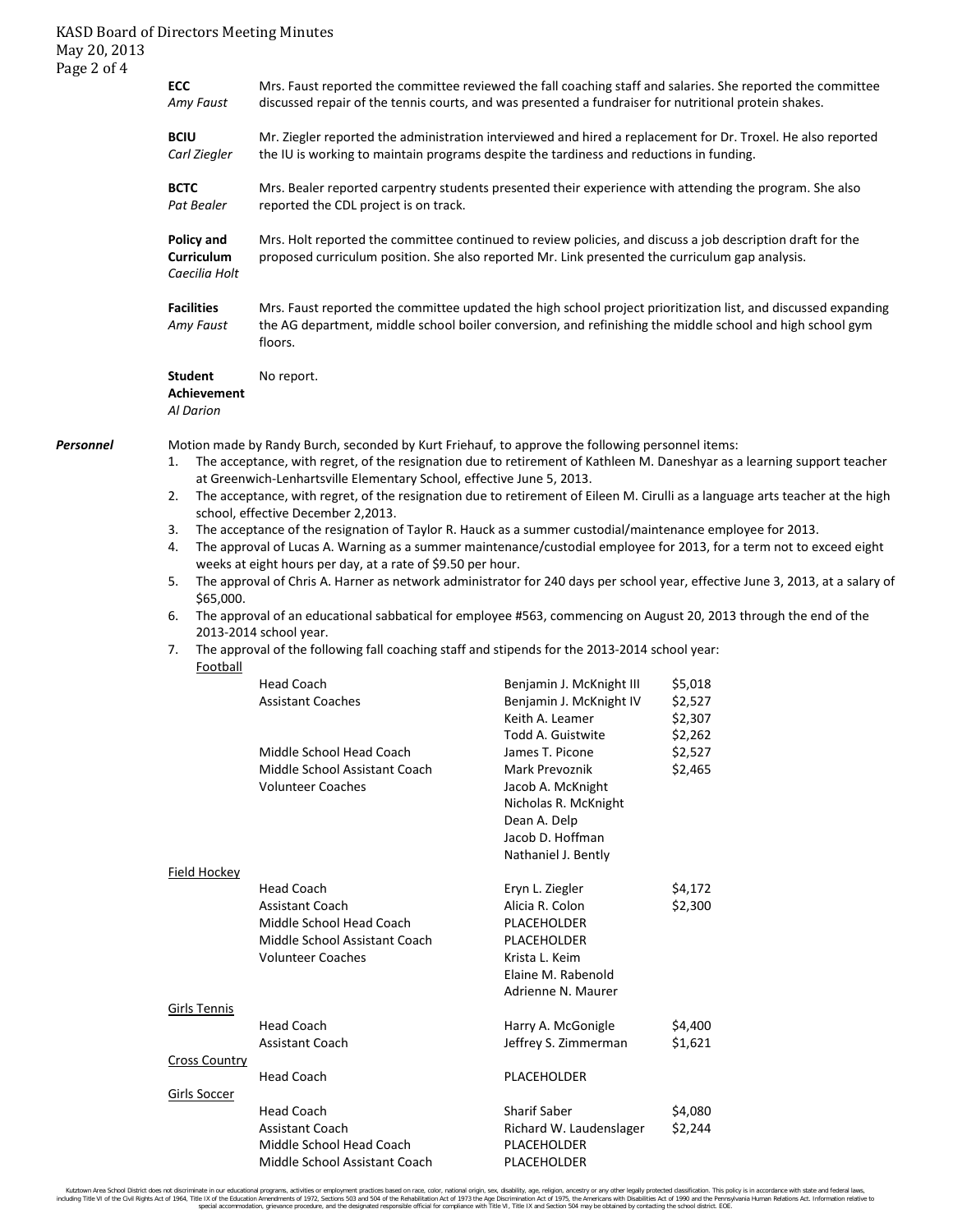|                                    |                                                                                                                                                                                                                                                                                                                                                                                                                                                                                                                                                                                                                             | Volunteer Coach                                                                                                            |                        | Scott R. Herbst                |                      |                      |  |  |
|------------------------------------|-----------------------------------------------------------------------------------------------------------------------------------------------------------------------------------------------------------------------------------------------------------------------------------------------------------------------------------------------------------------------------------------------------------------------------------------------------------------------------------------------------------------------------------------------------------------------------------------------------------------------------|----------------------------------------------------------------------------------------------------------------------------|------------------------|--------------------------------|----------------------|----------------------|--|--|
|                                    | <b>Boys Soccer</b>                                                                                                                                                                                                                                                                                                                                                                                                                                                                                                                                                                                                          | <b>Head Coach</b>                                                                                                          |                        | Michael P. O'Neil              | \$5,094              |                      |  |  |
|                                    |                                                                                                                                                                                                                                                                                                                                                                                                                                                                                                                                                                                                                             | <b>Assistant Coach</b>                                                                                                     |                        | Ian R. Moreland                | \$2,300              |                      |  |  |
|                                    |                                                                                                                                                                                                                                                                                                                                                                                                                                                                                                                                                                                                                             | Middle School Head Coach                                                                                                   |                        | PLACEHOLDER                    |                      |                      |  |  |
|                                    |                                                                                                                                                                                                                                                                                                                                                                                                                                                                                                                                                                                                                             | Middle School Assistant Coach                                                                                              |                        | PLACEHOLDER                    |                      |                      |  |  |
|                                    | Cheerleading                                                                                                                                                                                                                                                                                                                                                                                                                                                                                                                                                                                                                |                                                                                                                            |                        |                                |                      |                      |  |  |
|                                    |                                                                                                                                                                                                                                                                                                                                                                                                                                                                                                                                                                                                                             | <b>Head Coach</b>                                                                                                          |                        | Kellie A. Pacher               | \$2,361              |                      |  |  |
|                                    | Golf                                                                                                                                                                                                                                                                                                                                                                                                                                                                                                                                                                                                                        |                                                                                                                            |                        |                                |                      |                      |  |  |
|                                    |                                                                                                                                                                                                                                                                                                                                                                                                                                                                                                                                                                                                                             | Volunteer Coach (KU Intern)                                                                                                |                        | PLACEHOLDER                    |                      |                      |  |  |
|                                    | 8.                                                                                                                                                                                                                                                                                                                                                                                                                                                                                                                                                                                                                          | The approval of a schedule change for Kourtney A. Buck, physical science teacher at the high school, from 0.75 to 0.78 for |                        |                                |                      |                      |  |  |
|                                    | an additional salary and benefits at a cost of \$2,540, effective August 20, 2013.                                                                                                                                                                                                                                                                                                                                                                                                                                                                                                                                          |                                                                                                                            |                        |                                |                      |                      |  |  |
|                                    | The approval of Dawn E. Starolis as a life skills support teacher at the middle school effective August 20, 2013, at a salary<br>9.<br>of \$69,722 per Master's +36, Step 7, per the KATA/KASD contract.                                                                                                                                                                                                                                                                                                                                                                                                                    |                                                                                                                            |                        |                                |                      |                      |  |  |
|                                    | 10. The approval of Allison M. Scheidt as an elementary teacher, effective August 20, 2013, at a salary of \$48,564 per                                                                                                                                                                                                                                                                                                                                                                                                                                                                                                     |                                                                                                                            |                        |                                |                      |                      |  |  |
|                                    | Bachelor's, Step 3, per the KATA/KASD contract.                                                                                                                                                                                                                                                                                                                                                                                                                                                                                                                                                                             |                                                                                                                            |                        |                                |                      |                      |  |  |
|                                    | Roll call vote: Yes 8                                                                                                                                                                                                                                                                                                                                                                                                                                                                                                                                                                                                       |                                                                                                                            | No 0                   |                                |                      | Absent 1 (Schroeder) |  |  |
|                                    | Motion carried.                                                                                                                                                                                                                                                                                                                                                                                                                                                                                                                                                                                                             |                                                                                                                            |                        |                                |                      |                      |  |  |
|                                    |                                                                                                                                                                                                                                                                                                                                                                                                                                                                                                                                                                                                                             | All Personnel are Approved Pending the District's Receipt of All Mandated Credentials                                      |                        |                                |                      |                      |  |  |
| Reading/Adoption                   | Policies – Second Motion made by Kurt Friehauf, seconded by Caecilia Holt, to approve the second reading and adoption of the following policies:<br>Policy 216. Student Records                                                                                                                                                                                                                                                                                                                                                                                                                                             |                                                                                                                            |                        |                                |                      |                      |  |  |
|                                    |                                                                                                                                                                                                                                                                                                                                                                                                                                                                                                                                                                                                                             | Policy 331. Job Related Expenses                                                                                           |                        |                                |                      |                      |  |  |
|                                    | Roll call vote: Yes 8<br><b>Motion carried.</b>                                                                                                                                                                                                                                                                                                                                                                                                                                                                                                                                                                             |                                                                                                                            | No 0                   |                                |                      | Absent 1 (Schroeder) |  |  |
| Student Vacation<br>Request        | Motion made by Kurt Friehauf, seconded by Caecilia Holt, to approve the parent request for student #105513 to take a four-day<br>educational trip/vacation absence from May 20-24, 2013.                                                                                                                                                                                                                                                                                                                                                                                                                                    |                                                                                                                            |                        |                                |                      |                      |  |  |
|                                    | Roll call vote: Yes 6<br>Motion carried.                                                                                                                                                                                                                                                                                                                                                                                                                                                                                                                                                                                    |                                                                                                                            | No 2 (Bealer, Ziegler) |                                |                      | Absent 1 (Schroeder) |  |  |
| Apple Lease                        | Motion made by Caecilia Holt, seconded by Randy Burch, to approve the proposed 4-year master Lease Purchase Agreement<br>#7766895 with Apple Computers for the total amount of \$1,123,380.80, with annual payments of \$283,496.17, pending<br>satisfactory review by the district solicitor.                                                                                                                                                                                                                                                                                                                              |                                                                                                                            |                        |                                |                      |                      |  |  |
|                                    | Motion made by Amy Faust, seconded by Jim Shrawder, to table the motion to approve the proposed 4-year lease agreement                                                                                                                                                                                                                                                                                                                                                                                                                                                                                                      |                                                                                                                            |                        |                                |                      |                      |  |  |
|                                    | with Apple Computers.<br>Motion not carried.                                                                                                                                                                                                                                                                                                                                                                                                                                                                                                                                                                                | Roll call vote: Yes 3 (Bealer, Faust, Shrawder) No 5                                                                       |                        |                                |                      | Absent 1 (Schroeder) |  |  |
|                                    | Motion made by Caecilia Holt, seconded by Randy Burch, to approve the proposed 4-year master Lease Purchase Agreement<br>#7766895 with Apple Computers for the total amount of \$1,123,380.80, with annual payments of \$283,496.17, pending<br>satisfactory review by the district solicitor.                                                                                                                                                                                                                                                                                                                              |                                                                                                                            |                        |                                |                      |                      |  |  |
|                                    | Roll call vote: Yes 5<br>Motion carried.                                                                                                                                                                                                                                                                                                                                                                                                                                                                                                                                                                                    |                                                                                                                            |                        | No 3 (Bealer, Faust, Shrawder) |                      | Absent 1 (Schroeder) |  |  |
| <b>CSIU Computer</b><br>Services   | Motion made by Pat Bealer, seconded by Randy Burch, to approve the 2013-2014 computer service rates and terms with<br>Central Susquehanna Intermediate Unit (CSIU). They provide the databases, technical support, and host our budgetary, fund<br>accounting, payroll, and personnel applications. Fund accounting and payroll rates per student remain the same, personnel rate<br>per student increased by \$0.06.                                                                                                                                                                                                       |                                                                                                                            |                        |                                |                      |                      |  |  |
|                                    | Roll call vote: Yes 7<br>Motion carried.                                                                                                                                                                                                                                                                                                                                                                                                                                                                                                                                                                                    |                                                                                                                            | No 0                   |                                | Absent 1 (Schroeder) | N/A 1 (Shrawder)     |  |  |
| Laptop Insurance<br>and Repair Fee | Motion made by Pat Bealer, seconded by Kurt Friehauf, to approve a district maintenance and repair fee of \$65.00 to be used<br>for repairs to the student-issued laptop computers for the 2013-2014 school year. Fees for the maintenance and repair of the<br>laptop computers for students approved for free or reduced lunch status will be discounted or paid for by the school district.<br>Fees for the maintenance and repair for students who did not have a claim during the 2012-2013 school year will be \$55.00.<br>This cost reduction is to promote/encourage responsible care for the school-issued laptop. |                                                                                                                            |                        |                                |                      |                      |  |  |
|                                    | Roll call vote: Yes 7<br>Motion carried.                                                                                                                                                                                                                                                                                                                                                                                                                                                                                                                                                                                    |                                                                                                                            | No 0                   |                                | Absent 1 (Schroeder) | N/A 1 (Shrawder)     |  |  |
| HS Gymnasium<br>Entrance Doors     | Motion made by Pat Bealer, seconded by Caecilia Holt, to approve Adams Glass & Aluminum, Inc. to replace the exterior gym<br>entrance and interior gym entrance doors and framing for a cost of \$18,580.                                                                                                                                                                                                                                                                                                                                                                                                                   |                                                                                                                            |                        |                                |                      |                      |  |  |
|                                    | Roll call vote: Yes 8                                                                                                                                                                                                                                                                                                                                                                                                                                                                                                                                                                                                       |                                                                                                                            | No 0                   |                                |                      | Absent 1 (Schroeder) |  |  |

Kutztown Area School District does not discriminate in our educational programs, activities or employment practices based on race, color, national orgion, ance alther, and and for the reduce of 1972, Sections 501 972, Sect